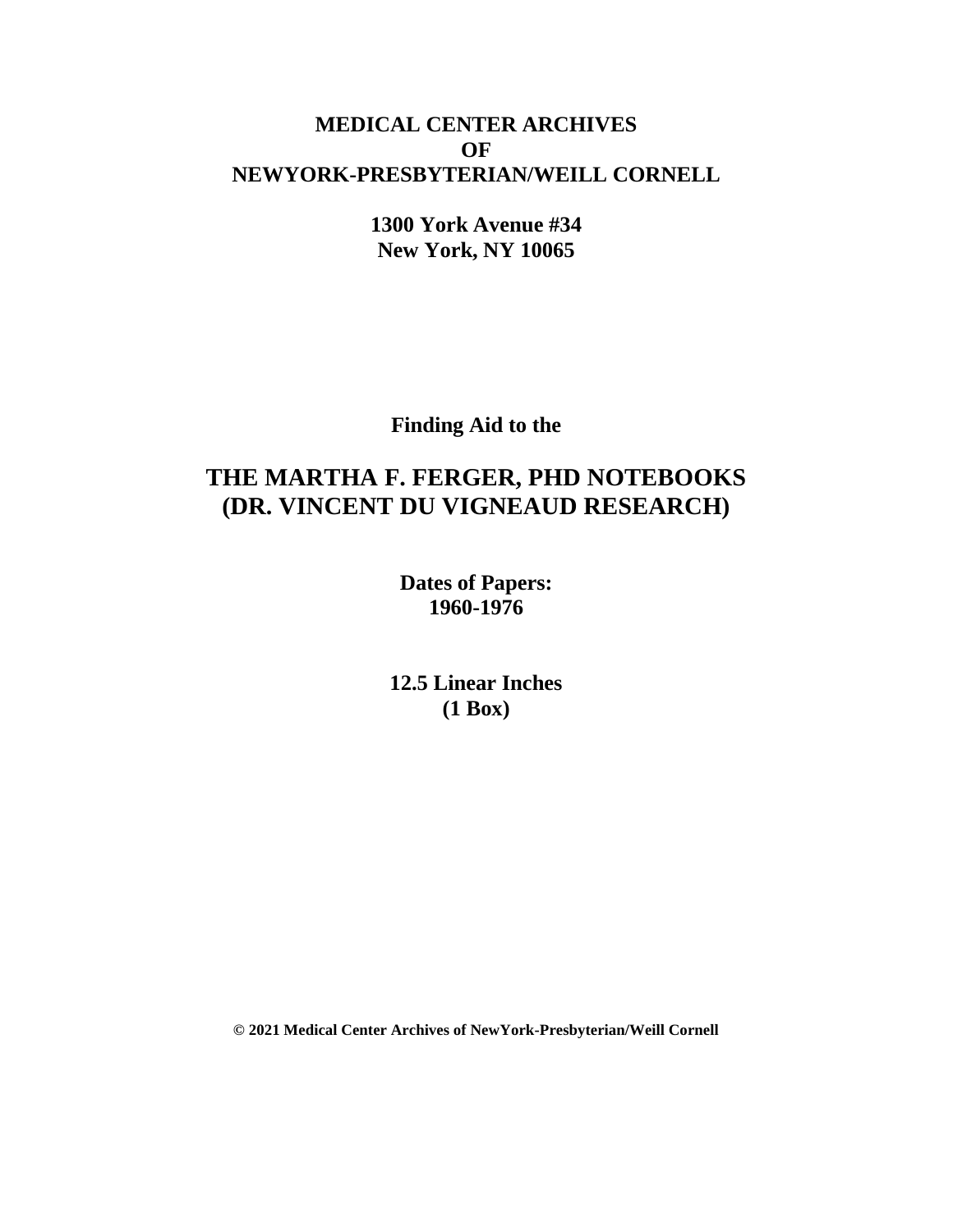### **PROVENANCE:**

The research notebooks were donated to the Medical Center Archives by Dr. Martha F. Ferger in April 1984.

### **ADMINISTRATIVE/BIOGRAPHICAL NOTE:**

Martha F. Ferger was a graduate student at Cornell University Medical College between the fall of 1944 and May 1949. After completing her PhD, Dr. Ferger went on to join the faculty of Cornell University in Ithaca, New York within the Molecular and Cell Biology section of the Department of Biochemistry.

Dr. Vincent du Vigneaud served as the chair of Cornell University Medical College's Department of Biochemistry from 1938-1967. He was awarded a Nobel Prize in Chemistry for landmark research in sulfur compounds and the first synthesis of oxytocin in 1955, and later successfully synthesized penicillin with his colleagues. In 1967, Dr. du Vigneaud retired from Cornell University Medical College and moved to Ithaca, New York, where he held an appointment within Cornell University's Department of Biochemistry. During Dr. du Vigneaud's time in Ithaca, Dr. Ferger worked in his laboratory and conducted research on structural analogs of various amino acids.

### **SCOPE AND CONTENT NOTE:**

This collection contains 30 research notebooks from Dr. Ferger's time working in Dr. Vincent Du Vigneaud's laboratory in Ithaca, New York.

The notebooks date between 1960 to 1976, and contain research notes, calculations, and data charts. There are also logs of reprints and manuscripts published by Dr. Ferger and her colleagues.

## **CONDITIONS GOVERNING ACCESS:**

The collection is open to researchers.

### **LANGUAGE OF MATERIAL:**

The materials in this collection are written in English.

#### **PROCESSING NOTE:**

The collection was processed and a finding aid was written by Medical Center Archives Assistant Rebecca Snyder in December 2020.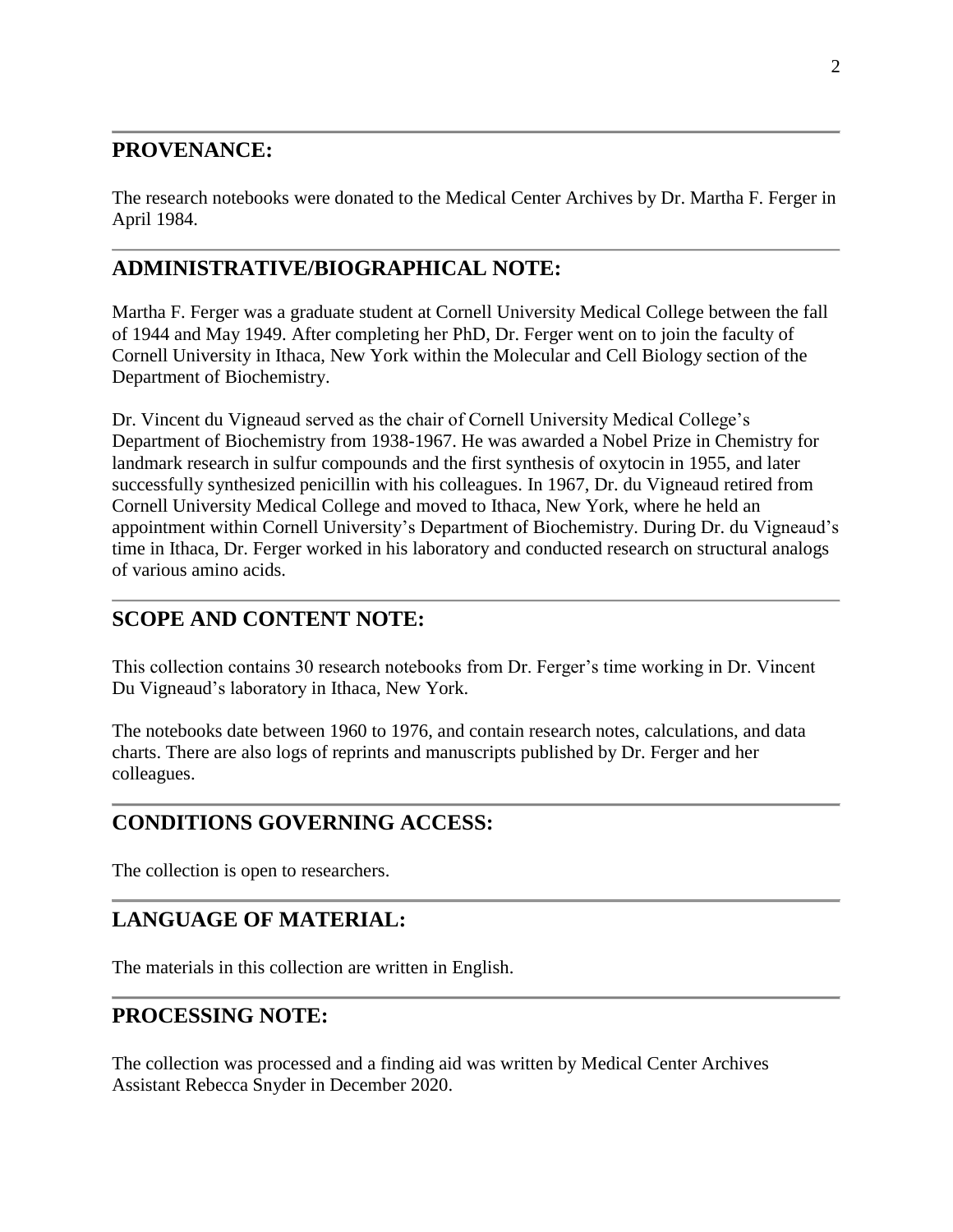#### **ACCESS POINTS:**

Du Vigneaud, Vincent, 1901-1978 Cornell University. Section of Biochemistry and Molecular and Cell Biology Amino acids

#### **PREFERRED CITATION:**

Item Name or Identification; Box #, Folder #; The Martha F. Ferger, PhD Notebooks (Dr. Vincent Du Vigneaud Research), 1960-1976 (Medical Center Archives of NewYork-Presbyterian/Weill Cornell, New York, NY).

#### **RELATED MATERIAL:**

The Vincent du Vigneaud, PhD (1901-1978) Papers Graduate Student Theses collected by Dr. Vincent du Vigneaud, 1930-1966 Vincent du Vigneaud/Department of Biochemistry Records, 1938-1970

#### **BOX AND FOLDER LIST:**

#### **Box 1:**

| Notebook #:  | Description:                                |
|--------------|---------------------------------------------|
| I            | Martha Ferger, 1967 September-1968 February |
| $\mathbf{H}$ | Martha Ferger, 1968 April-1968 October      |
| III          | Martha Ferger, 1968 October-1969 May        |
| IV           | Martha Ferger, 1969 May-1970 March          |
| V            | Martha Ferger, 1970 January-1970 April      |
| VI           | Martha Ferger, 1970 April-1971 January      |
| <b>VII</b>   | Martha Ferger, 1970 November-1971 May       |
| <b>VIII</b>  | Martha Ferger, 1971 May-1971 September      |
| IX           | Martha Ferger, 1971 December-1974 January   |
| X            | Martha Ferger, 1972 May-1972 August         |
| XI           | Martha Ferger, 1972 November-1973 June      |
| XII          | Martha Ferger, 1973 July-1974 March         |
| <b>XIII</b>  | Martha Ferger, 1974 March-1975 January      |
| <b>XIV</b>   | Martha Ferger, 1975 February-1975 June      |
| 34           | Oxytocic, 1974 July-1975 May                |
| 35           | Oxytocic, 1975 May-1975 June                |
| 41           | Rat Pressor, 1972 January-August            |
| 42           | Rat Pressor, 1972 August-1973 July          |
| 43           | Pressor, 1973 July-1975 May                 |
| 58           | AVD, 1970 November-1972 December            |